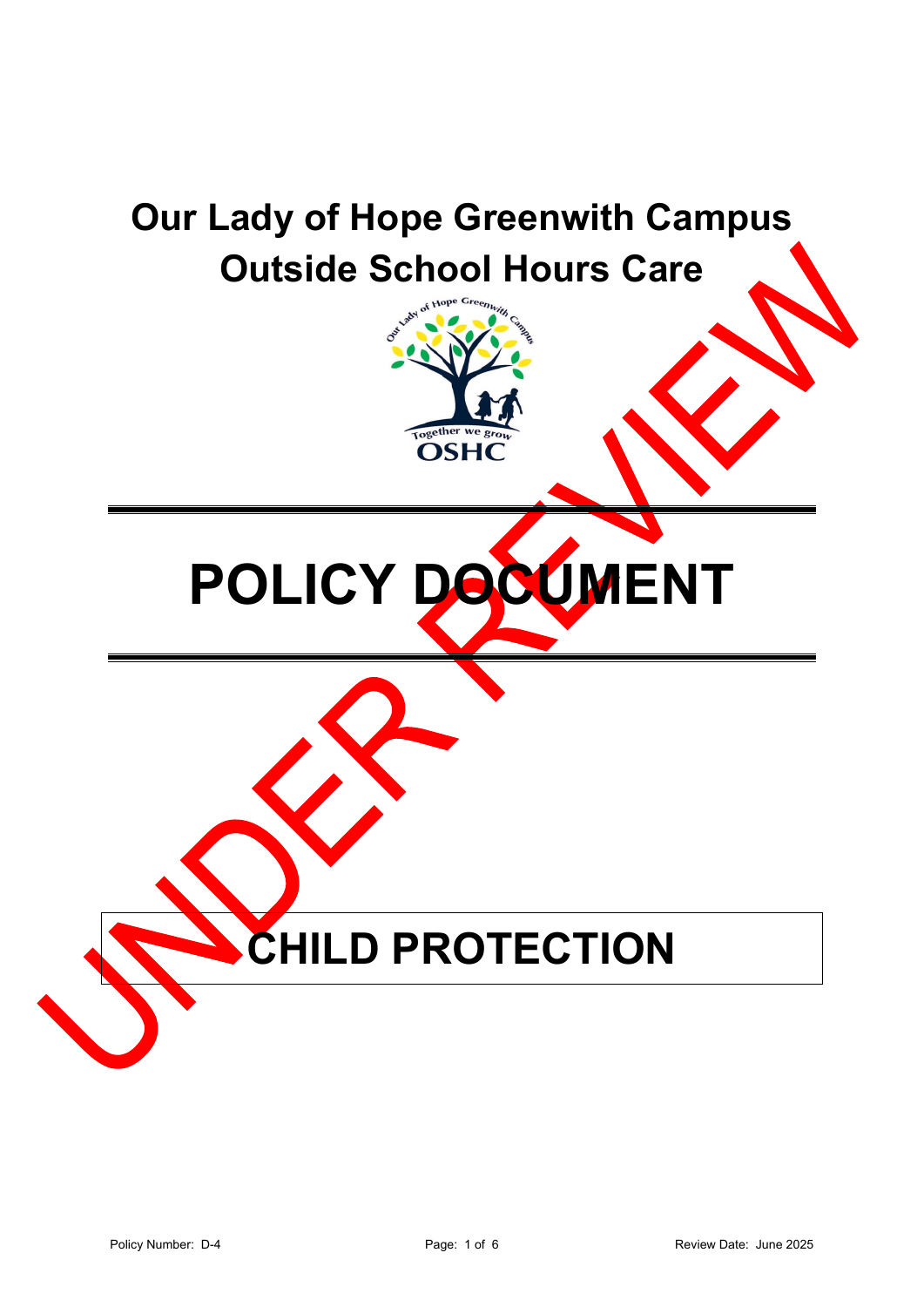# **CHILD PROTECTION**

### **BACKGROUND**

It is every child's right to be safe and protected from all forms of abuse, neglect, violence or exploitation. It is the legal and moral obligation of every adult who works with children to ensure their safety and wellbeing. This duty of care is held by all those involved in the outside school hours care service including owners, sponsors, advisory committees, licensees, coordinators, casual and permanent childcare professionals, students and volunteers.

### **POLICY STATEMENT**

The Our Lady of Hope Greenwith Campus OSHC Service stakeholders are committed to the provision of a secure environment in which children can grow and be safe. Educators and staff have obligation to all children attending the service and are committed to defend their right to care and protection. To support this right and to ensure children's protection, the service complies with the procedures set down under the Children's Protection Act 1993 section 11(1) and (2) when dealing with any allegations of abuse or neglect of children.

#### **RELATIONSHIP**

| <b>Regulations</b> | <b>National Quality</b><br><b>Standard</b> | <b>Other policies/Service</b><br>documentation | <b>Other legislation/Guidelines</b>                         |
|--------------------|--------------------------------------------|------------------------------------------------|-------------------------------------------------------------|
| 168                | 2                                          |                                                |                                                             |
| 103-115            |                                            | Interactions with Children                     | <b>Child Protection Act 1993</b>                            |
|                    |                                            | Policy                                         | OHS&W Act                                                   |
|                    |                                            | <b>Staffing Policy</b>                         | <b>DECD Child Protection Policy</b>                         |
|                    |                                            | <b>Excursion Policy</b>                        | <b>CESA Child Protection Policy</b>                         |
|                    |                                            | <b>Child-safe Environment</b>                  | Equal Opportunity Act 1984                                  |
|                    |                                            | Policy                                         | <b>OLOH Child Protection Policy</b>                         |
|                    |                                            | <b>Confidentiality Policy</b>                  | United Nations Convention on the                            |
|                    |                                            | <b>Philosophy Statement</b>                    | Rights of the Child<br>Procedures for Reporting Child Abuse |

# **HOW THE POLICY WILL BE IMPLEMENTED**.

*Recognition of Abuse*

**Physical abuse** is commonly characterised by physical injury resulting from:

- hitting, punching, kicking (marks from belt buckles, fingers)
- shaking (particularly young babies)
- burns (irons, cigarettes)

# • biting

# • pulling out hair or

the administration of alcohol or other drugs.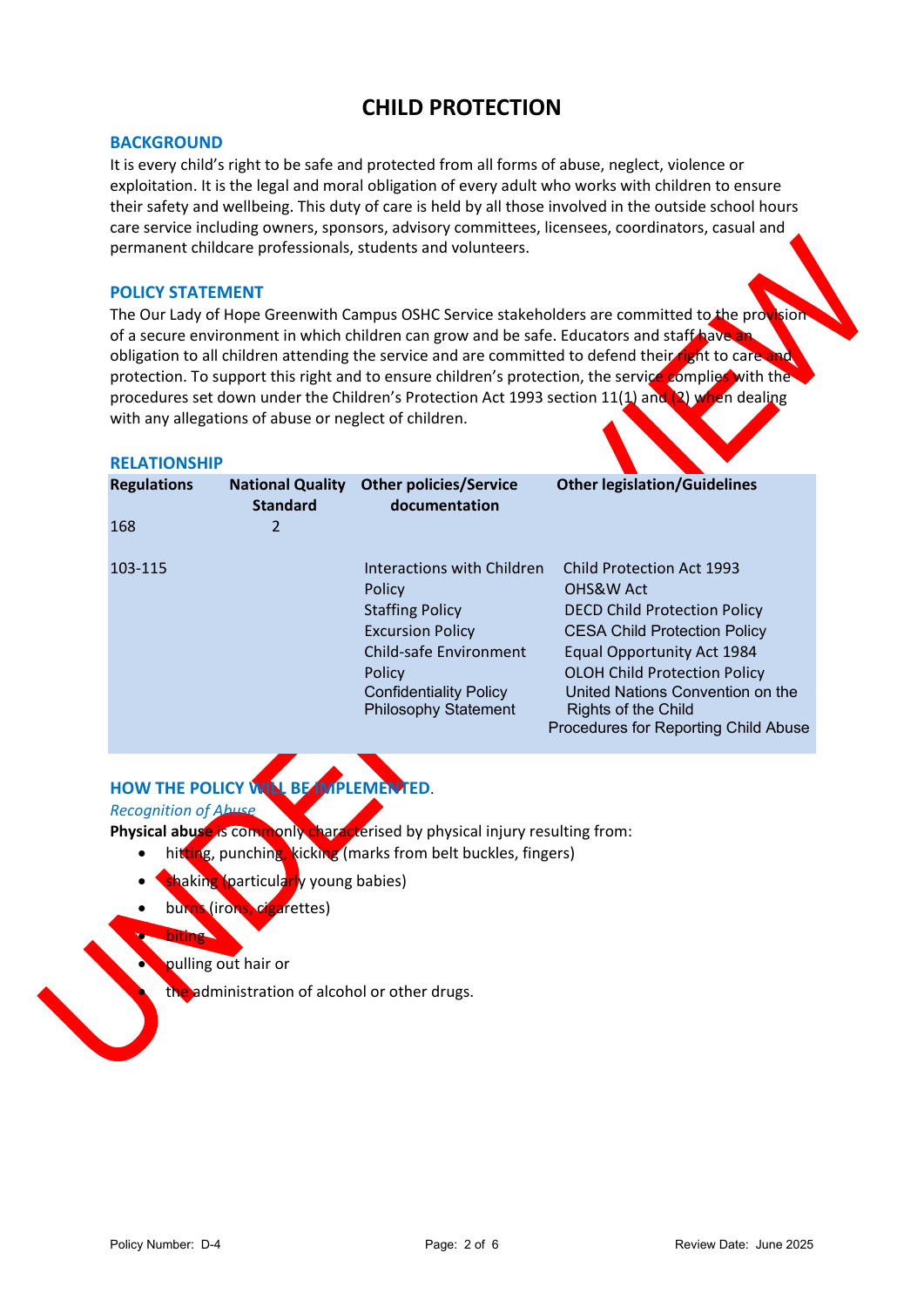**Sexual abuse** occurs when someone in a position of power to a child uses that power towards a child It can include:

- sexual suggestion
- exhibitionism, mutual masturbation, oral sex
- showing pornographic material
- using a child in the production of pornographic material
- penile or other penetration of the genital or anal region or
- child prostitution.

**Emotional abuse** tends to be a chronic behavioural pattern directed at a child so that a ch esteem and social competence are undermined or eroded over time. It can include:

- devaluing
- ignoring
- rejecting
- corrupting
- isolating
- terrorising or
- chronic or extreme domestic violence in a child's presence.

**Neglect** is characterised by the failure to provide for a child's basic needs. It may include:

- inadequate supervision of a young child for long periods of time
- failure to provide adequate nutrition, clothing of personal hygiene
- failure to provide needed or appropriate health care, or medical treatment
- disregard for potential hazards in the home
- forcing a child to leave home early or
- allowing a child to engage in chronic truancy.

#### *Recruitment and Screening*

Employees and volunteers will be screened for their suitability to work or volunteer with children and young people.

The service's induction process will be used to ensure that new childcare professionals feel confident and well prepared to manage situations that have the potential to place children at risk. Responsibilities in relation to the child protection policy, the importance of supervision and appropriate responses to bullying will form an important part of the induction process.

# *Training and Support*

Staff and volunteers will receive approved training and support which explains their child protection responsibilities and outlines how these responsibilities can be met with sensitivity and purpose. One of these responsibilities is their role as a mandated notifier under Section 11(1) and (2) of the Children's Protection Act 1993.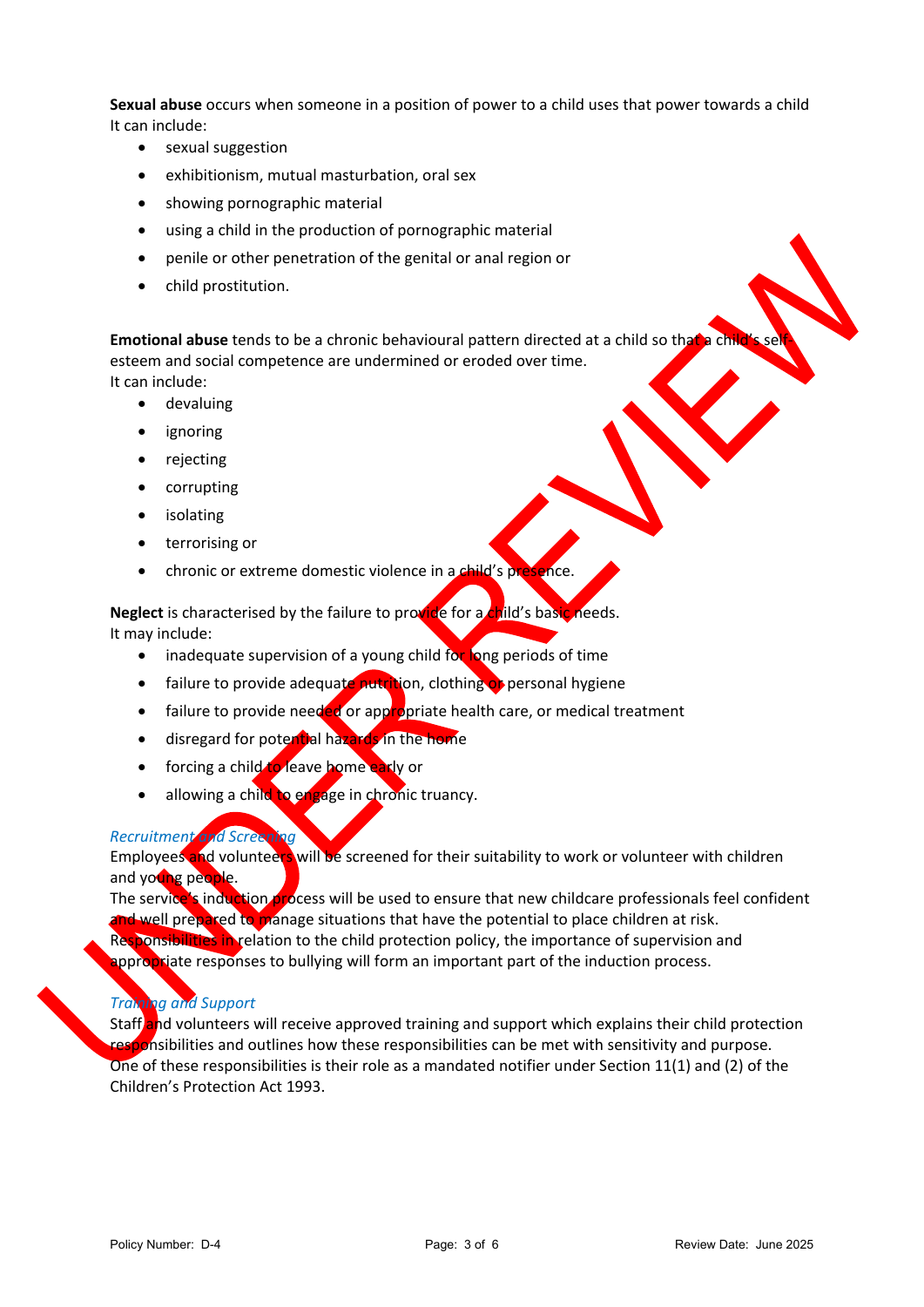## *Conduct*

Staff and volunteers are expected to relate respectfully with all members of the education or care community. Staff and volunteers have a responsibility to report and intervene against behaviours that compromise the safety or wellbeing of children and young people.

All staff and volunteers will follow approved protective practice guidelines in their physical and social interactions with children and young people.

### *Supervision*

Staff always need to be aware of the children and the environment. Actively supervising children in areas that they can access plays an important part in providing a safe and protective environment. Volunteers and visitors to the service should be closely monitored and not be left alone to supervise individual or groups of children.

### *Relationships with children*

Staff will take the time to observe individual children and to actively listen to their comments about their day and the events occurring in their lives. Attention will also be paid to children's non-verbal communication, their body language, facial expressions, creative expressions and play behaviour with other children.

### *Responding to a child's disclosure*

It is important that when a child discloses an allegation of abuse, staff are ready to listen carefully. Finding a quiet, private place to talk and allowing a child to tell their story using their own words is important. Childcare professionals should avoid asking leading questions or probing for information that the child is not ready to disclose.

It is important that the child is reassured that they have a right to feel safe and have done the right thing in telling someone what has happened. Staff should let the child know that they believe them and will try to help them.

## *Legal responsibilities for mandated notifiers*

It is an individual's personal responsibility to report suspected abuse and/or neglect. It is not the responsibility of the employer, manager or supervisor.

The notifier must form a reasonable suspicion that abuse or neglect has occurred but does not need to wait for proof.

The notification report will contain a statement of the observations, information and opinions on which your suspicion is based.

All notifiers are immune from civil and criminal liability for reporting suspicions in good faith; (section 12(a) and (b) of the Children's Protection Act 1993) and the notifier's name is protected in most cases.

Feedback about how the notification is being responded to, will be provided on a need-to-know basis and will be subject to confidentiality principles.

Mandated notifiers have a legal responsibility to make reports, it is an expectation that they will notify Families SA through the Child Abuse Report Line (CARL) on 13 14 78 when there is a suspicion on reasonable grounds that a child has been abused and/or neglected.

**Pasonable grounds may include:** 

when observations of a particular child's behaviour and/or injuries, or knowledge of children generally leads to a suspicion that abuse is occurring;

when a child says that he/she has been abused;

- a child says that they know of someone who has been abused (she/he may possibly referring to her/himself); or
- when someone who is in a position to provide reliable information, perhaps a relative or friend, neighbour, or sibling of the child says a child is at risk.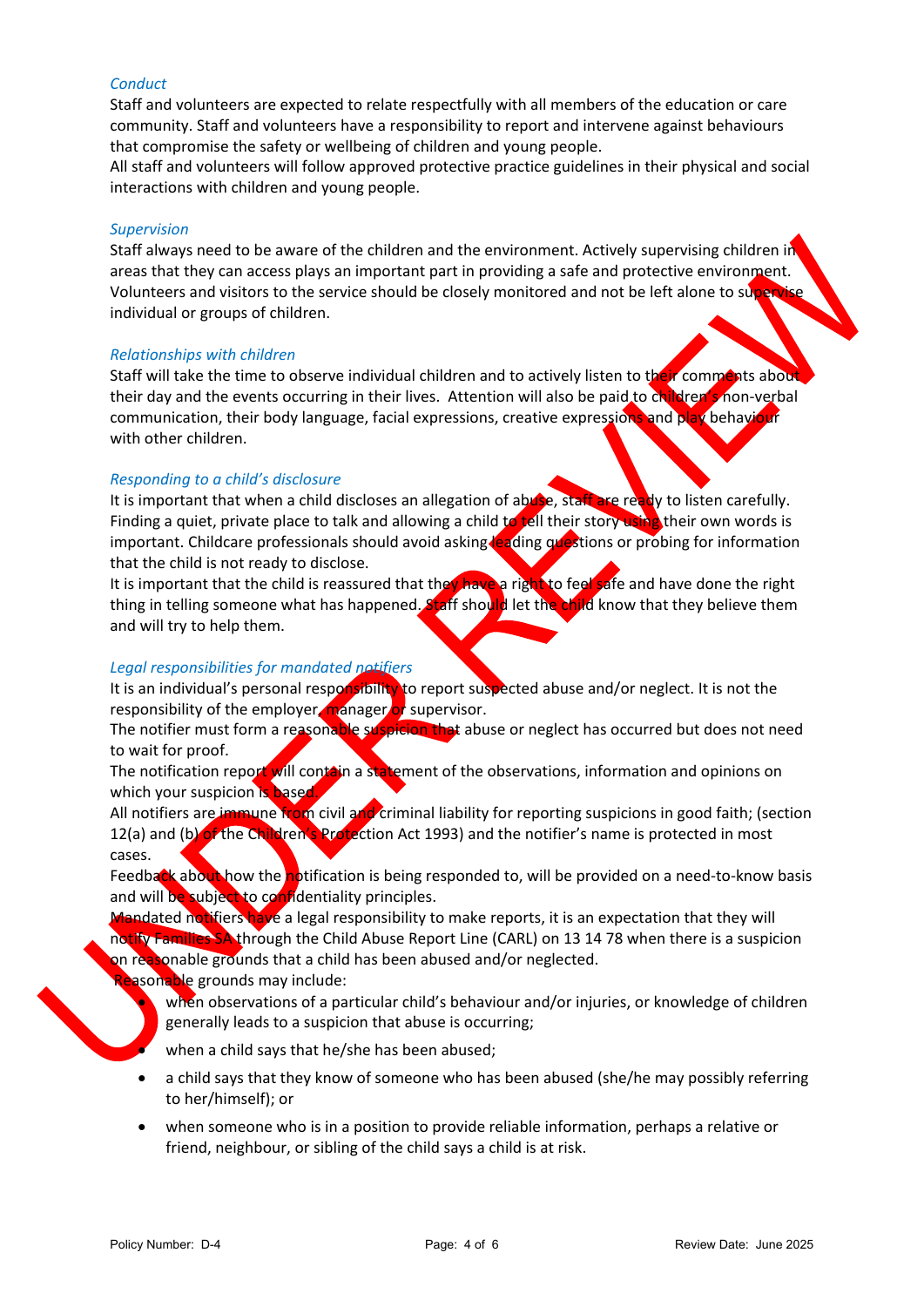## *To make a report*

- Ring the Child Abuse Report Line (CARL) **13 14 78** and follow the phone prompts to the service for *Education and Care Settings* or *Yaitya Tirramangkotti* if the notification concerns an Aboriginal or Torres Strait Islander child or young person.
- Complete the mandatory notification record form. Print out the information and provide it to the Director. Delete the mandatory notification record form from the electronic file and do **not** place it in the student file.
- Limit details in the mandatory notification record form to factual information (as far as possible) and be aware that this document may be produced under subpoena in court.
- When filling out the mandatory notification record form, be aware that while the name of the person making the notification will *in most cases* be protected from disclosure, other names included on the mandated notification record form as having contributed to the notification *may not* be protected from disclosure.
- Any actions recommended by Families SA must be recorded on the mandatory notification record form and reported to the Director, as the Director has the duty of care responsibility in directing further actions to support the child or young person.
- Following a notification, the Director will store the mandatory notification record form in a secure, confidential file and may wish to discuss the report with the staff member to determine further actions or support for the child or young person. The actions may include the Director contacting the child's family and/or referral to therapeutic or support services.
- Following the notification, the Director will discuss the report with the Principal and/or may wish to contact ACCESS OCAR on 1300 66 77 00 for personal debriefing, support or counselling.

# *Notification of those involved in the Service*

If staff suspect someone else involved in the service is abusing children, they are obligated to report their suspicions or concerns. The matter should also be reported to the Director as part of the notification process.

## *Documentation*

The Service will maintain well-kept records to prepare and support its ability to make a report. All documentation will remain strictly confidential.

Staff members should make a record of what they have heard, observed and done and should sign and date their notes whilst using the following principles of good record keeping:

- Be factual and record only what is relevant.
- Identify the people whose actions or views you they have recorded.
- Objective observations

Once processed the record should then be given to the Director.

# **RESOURCES/REFERENCES**

- 1. Creating Child Safe Environments, August 2010 at **www.dfc.sa.gov.au**
- 2. DECD Responding to Abuse and Neglect **www.decd.sa.gov.au/speced2/pages/childprotection/ faqMandatoryNotificationTrng/?reFlag=1**
- 3. DECD Policy: Child Protection in Schools, Early Childhood Education and Care Services at **www.decd.sa.gov.au/docs/documents/1/ChildProtectioninSchoolsE.pdf**
- 4. DECD Cyber Safety: Keeping Children Safe in a Connected World at **www.decd.sa.gov.au/docs/ documents/1/CyberSafetyKeepingChildre.pdf**
- 5. Keeping Them Safe: The SA Government Child Protection Reform program at  **www.dfc.sa.gov.au/pub/default.aspx?tabid=283**
- 6. Safety in Children's Services Factsheet, Sonja Tansey for NCAC 2006 at **www.acecqu.gov.au** (go to NCAC archive)
- 7. Child Protection Policy at **www.acecqu.gov.au** (go to NCAC archive)
- 8. Protective Practices for Staff in Their Interactions with Students (April 2009) DECD at  **www.decd.sa.gov.au/docs/documents/1/ProtectivePracticesforSta.pdf**